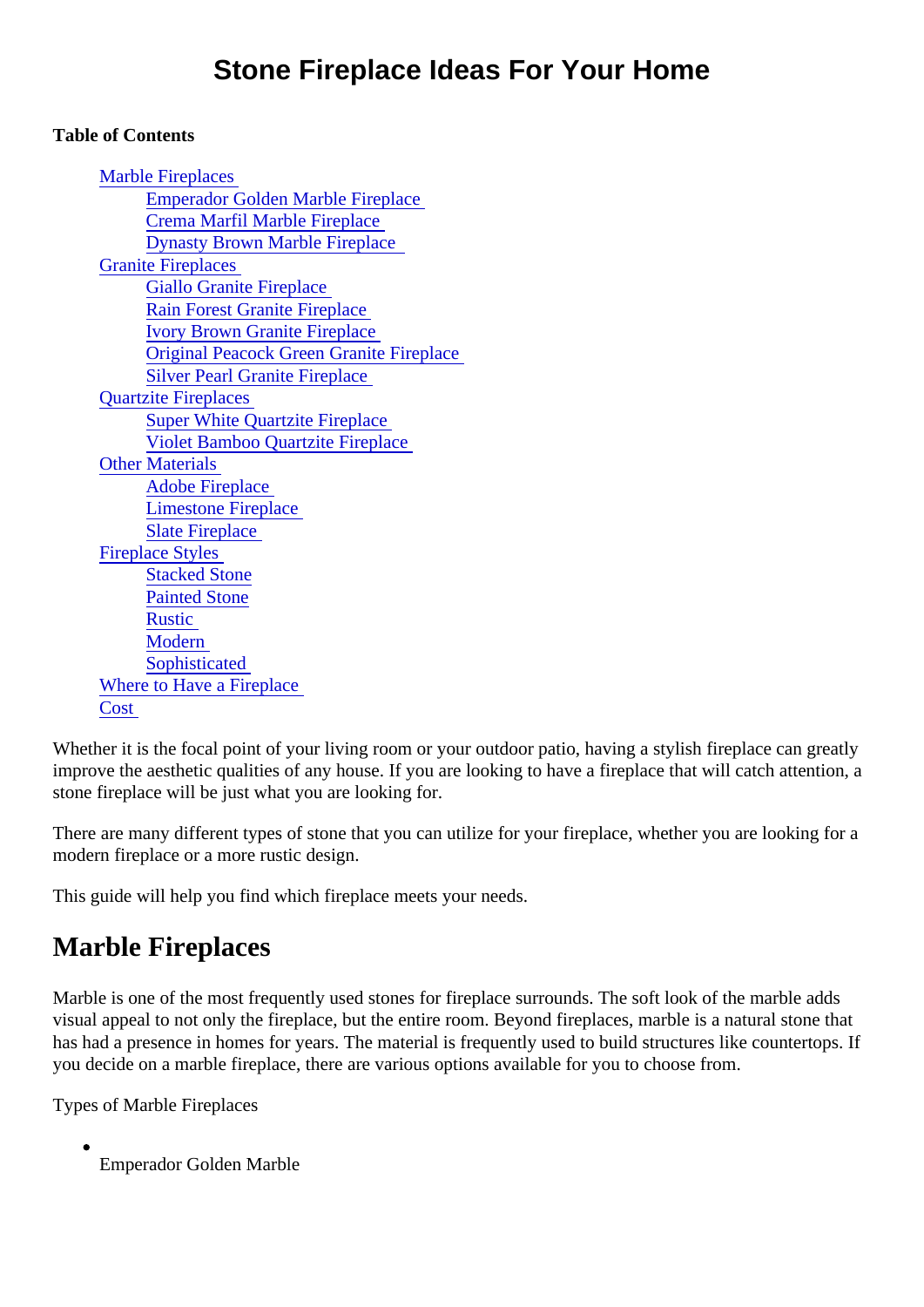<span id="page-1-0"></span>Crema Marfil Marble

Dynasty Brown

## **Emperador Golden Marble Fireplace**

This gorgeous fireplace surround utilizes Emperador Golden Marble with gold embellishments. The material gives the fireplace a sophisticated and elegant look. You cannot go wrong with this style, as it is sure to impress.

### **Crema Marfil Marble Fireplace**

If you are looking for a simple, yet elegant fireplace design, utilizing Crema Marfil Marble will allow you to have what you are looking for. The light color of the Crema Marfil Marble contrasts well with the dark finished wood.

### **Dynasty Brown Marble Fireplace**

If a darker colored marble suits your taste, a Dynasty Brown Marble Fireplace will be perfect for you. The combination of brown, white and gray works well with light gray walls and cabinets.

# **Granite Fireplaces**

Granite is one of the best types of stone you can use for a fireplace surround. Not only is the natural stone pleasing to the eye, but it is also heat resistant – making it the perfect fit to be near your fireplace. Granite's heat resistance and relatively low maintenance make it a suitable building material in homes. The natural stone is often used for kitchen or bathroom countertops. As with marble, granite will allow for a vast selection to choose from.

Types of Granite Fireplaces

- Giallo Granite Fireplace
- Rain Forest Granite Fireplace
- Ivory Brown Granite Fireplace
- Original Peacock Green Granite Fireplace
- Silver Pearl Granite Fireplace

### **Giallo Granite Fireplace**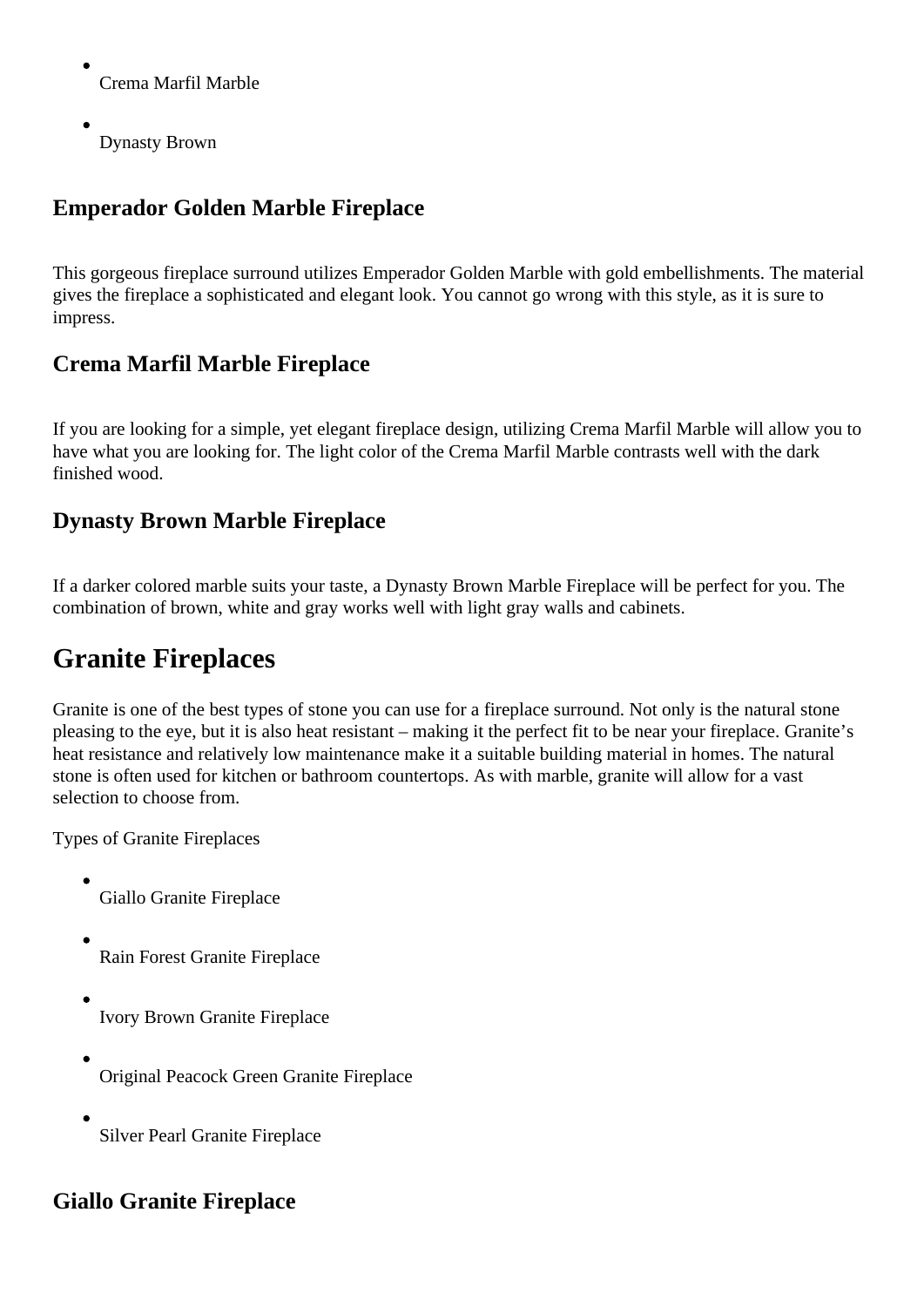<span id="page-2-0"></span>If you have a light-colored room and are looking for a natural stone that will grab attention, Giallo Granite will be what you are looking for. This classy style will create a cozy feel in any room you use it in.

### **Rain Forest Granite Fireplace**

Granite comes in so many different styles and colors. If you are looking for something that will have both a natural and exotic look, you should strongly consider a Rain Forest Green Marble Fireplace. The green from the stone pairs well with the rich dark wood surrounding the area. The color pops and brings feelings of warmth and style to the room.

#### **Ivory Brown Granite Fireplace**

You simply cannot go wrong with the brown and red hues of Ivory Brown Granite. The color is both pleasing and purposeful, as it will make the color of the wood and fire stand out.

### **Original Peacock Green Granite Fireplace**

If you are looking for a good fireplace to put in a modern setting, using Original Peacock Green Granite is the right material for you. Although it may look black from a distance, the natural stone is actually a beautiful shade of green that will add style and shine to your fireplace surround. The dark color stands out against the light color of the oak cabinets around it.

### **Silver Pearl Granite Fireplace**

If you have a room with light colored walls, rich wood flooring and stylish leather, then a Silver Pearl Granite Fireplace will be a great addition. The Silver Pearl Granite will add to the elegant and cozy feel of the room, while framing the fireplace beautifully.

## **Quartzite Fireplaces**

Quartzite will give you the stunning look of marble, while offering increased durability. The material is perfect to use for a fireplace that stands out in a room. Just like marble and granite, this beautiful natural stone is used in many home remodeling projects and is often used as a countertop material. However, the stone holds quite the appeal when used in a fireplace surround.

### **Super White Quartzite Fireplace**

If you want a modern and stylish look for your fireplace, Super White Quartzite will be a great option. The stone's long gray veins provide a subtle touch of color that will make the wood and fire stand out. The color also adds a perfect contrast to the dark wood floors.

### **Violet Bamboo Quartzite Fireplace**

If you have an ornate room in your home, a Violet Bamboo Quartzite Fireplace can help tie the design of the room together. Between the quartzite and the gold embellishments, this room has a distinctive flair that will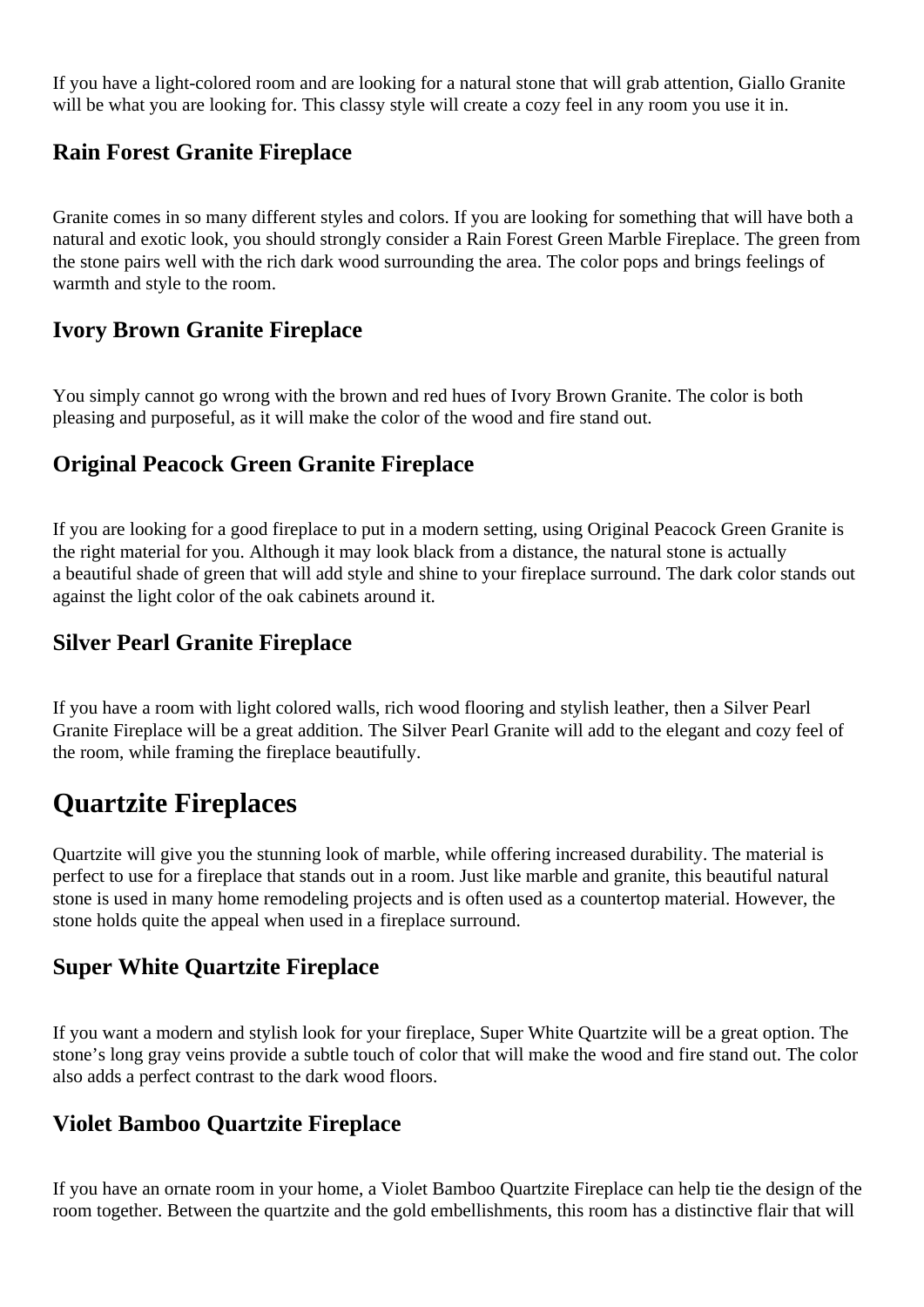<span id="page-3-0"></span>impress anyone who steps inside. The glossy shine of the quartzite accentuates the polished hard wood floors.

# **Other Materials**

While materials such as marble, granite and quartzite are common fireplace building materials, this is not to say that there are no other suitable stone options. In fact, there are many different types of stone that you can use for your fireplace surround. Some of these types include:

- Adobe
- Limestone
- Slate

## **Adobe Fireplace**

If you want to add a little Southwest style to your room or patio, an Adobe Fireplace will suit your needs perfectly. An Adobe Fireplace will bring a simple yet stylish feel to whatever area surrounds it.

### **Limestone Fireplace**

A Limestone Fireplace surround will give the room a light and pleasant feeling. The natural stone looks stunning when incorporated into home design, but particularly so when it is used for fireplaces.

### **Slate Fireplace**

If you are looking for a darker stone to use, slate will be a good option for your fireplace. The natural stone will give your home a stylish and modern look.

# **Fireplace Styles**

To help get an idea of what material you may want your fireplace surround to be built of, it might be of interest to take a look at various styles that are frequently seen in homes. The style of fireplace you want and the material it is built of will go hand in hand. Some common styles of fireplaces that may interest to you include:

- Stacked Stone
- Painted Stone
- Rustic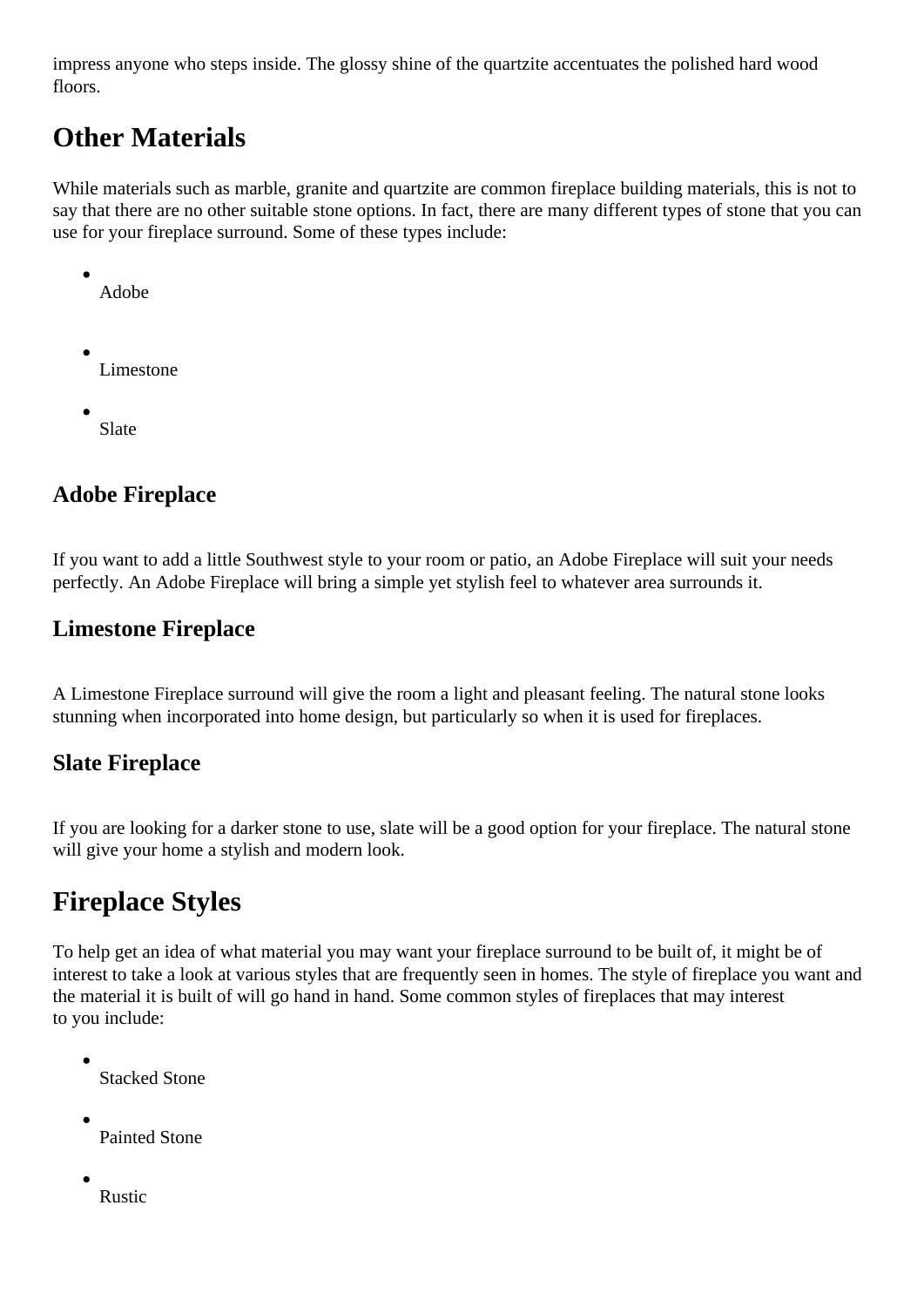- <span id="page-4-0"></span>Modern
- Sophisticated

### **Stacked Stone**

If you are looking for a modern and stylish fireplace design, consider going with a Stacked Stone Fireplace. The color of the stone matches the décor of this room, while drawing attention to the wood and fire.

### **Painted Stone**

If you are looking for something that will add a little updated touch to a charming room, a Painted Stone Fireplace is a good option. The white painted bricks of this fireplace can make the wood and fire stand out as a pop of color in an otherwise quaint setting.

### **Rustic**

If you own a log cabin, or just like the rustic look, this fireplace offers up a cozy and charming feel. The stone complements the wood in the room, and the fireplace is clearly the centerpiece.

#### **Modern**

A fine example of a fireplace built using stacked stone, this style will give your house an up-to-date and elegant look.

### **Sophisticated**

Using a unique material, such as quartzite, can give your fireplace and the room it is in high-class feel.

# **Where to Have a Fireplace**

Whether you are looking for an indoor fireplace, outdoor fireplace or both, a stylish fireplace can work wonders for the aesthetic appeal of your home. You can choose to have an indoor fireplace in a room such as a living room or sitting room, while an outdoor fireplace will enhance the look of your patio area. But keep in mind that these are not your only options. It is also stylish and practical to have a fireplace in your bedroom. As with this example, the fireplace adds a refreshing modern touch to a cozy bedroom. The contrast between the light-colored stone and dark wood fixtures creates a pleasing look.

## **Cost**

The cost of your fireplace will depend mostly on the materials you choose. Certain materials will be more expensive than others.